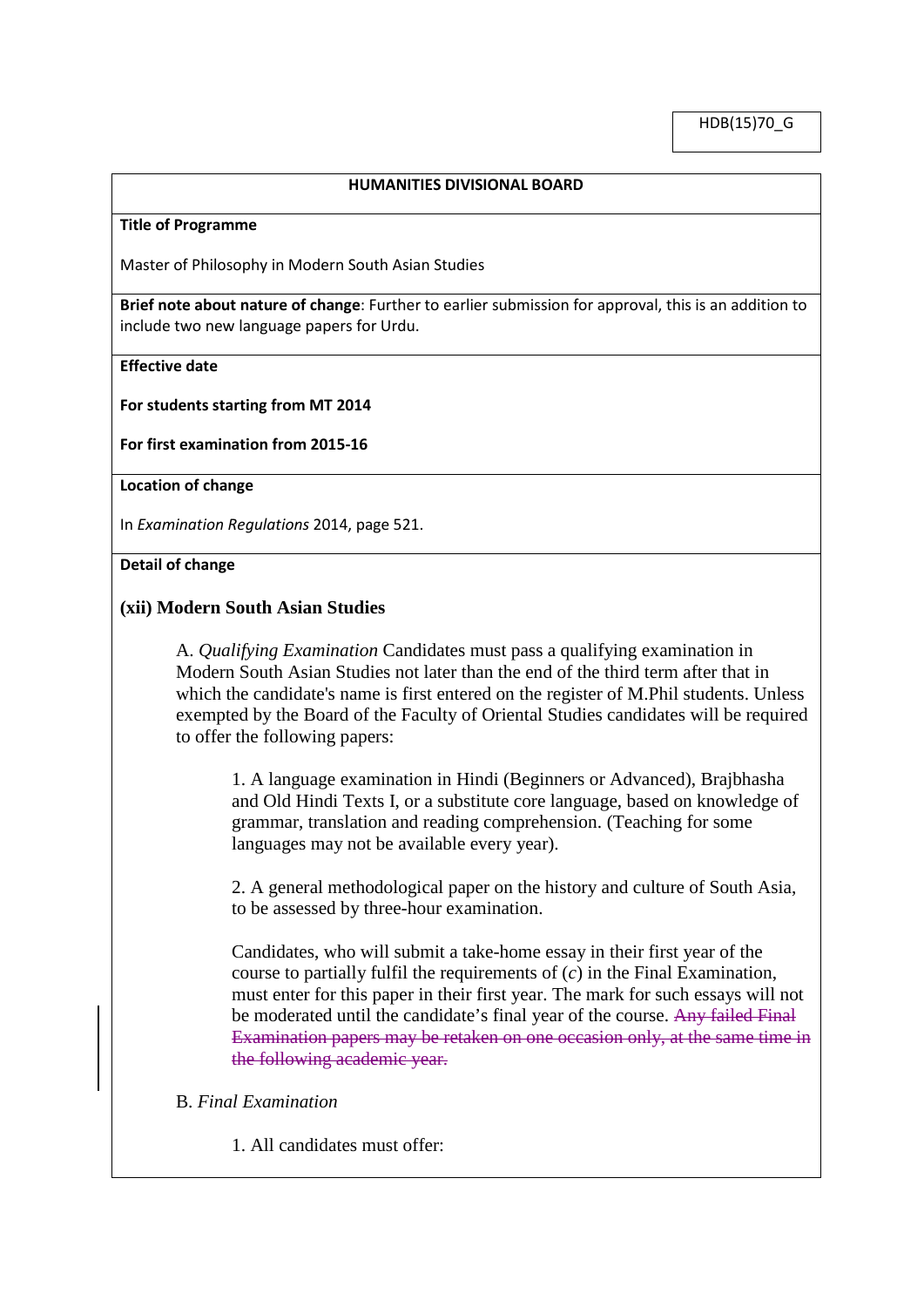(*a*) one of the following language papers in Hindi (Advanced), Hindi and Urdu, Literary Hindi, Literary Hindi and Urdu, Bengali, Brajbhasha & Old Hindi Texts, Sanskrit, Tibetan or Persian, based on knowledge of grammar, translation and reading comprehension. (Teaching for some languages may not be available every year).

(*b*) a thesis of not more than 20,000 words on a topic selected by the candidate in consultation with his or her supervisor and approved by the Faculty Board. **{** [HYPERLINK "http://www.admin.ox.ac.uk/examregs/15-](http://www.admin.ox.ac.uk/examregs/15-36_Special_Regulations.shtml%23univ-9780199202669-note-97) [36\\_Special\\_Regulations.shtml" \l "univ-9780199202669-note-97"](http://www.admin.ox.ac.uk/examregs/15-36_Special_Regulations.shtml%23univ-9780199202669-note-97) **}**. Applications for approval of the thesis subject must reach the Board of the Faculty of Oriental Studies, Oriental Institute, on or before Monday of nought week of Hilary Term in the second year of the course. Three typewritten copies of the thesis must be delivered to the Examination Schools, High Street, Oxford not later than noon on Friday of the third week of the Trinity Full Term in which the examination is to be taken.

(*c*) three papers from (i)-(xvii) belowfrom a list published in the Course Handbook. Instead of one of these papersthe papers on the list, a candidate may offer a paper on a subject not included in the list below, with the approval of the board. Teaching for some optional subjects may not be available in every year.

The papers can be assessed either by a three hour examination paper at the end of the second year or a take-home examination paper. The method of examination will be published in the course handbook. Candidates are required to submit two essays of no more than 5000 words each, on topics selected by the candidate from a list on the take-home examination paper. The list of topics will be published after 12noon on the last Friday of term in which teaching for the paper is completed. Candidates will be contacted with details of how to collect or access the questions. The essays must be submitted to the Examination Schools, High Street, Oxford, by 12 noon on the Friday of noughth week of the term following that in which formal teaching for the Optional Subject is completed. When a paper assessed by essay is taught in the first year of the course, candidates must enter for the paper in the first year. Candidates are not allowed to enter for papers already chosen as unit 1 in the Qualifying Examination and I(a) in the Final Examination.

Optional Subjects Courses marked with an asterisk are assessed by threehour examination at the end of the second year. Others may be assessed either by three-hour examination at the end of the second year or on the basis of two essays of not more than 5,000 words each, on topics selected by the candidate from a list on the take-home examination paper, to be collected from the Faculty Office after 12 noon on the last Friday of term in which teaching for the paper is completed. The essays must be submitted to the Examination Schools, High Street, Oxford, by 12 noon on the Friday of noughth week of the term following that in which formal teaching for the Optional Subject is completed. When a paper assessed by essay is taught in the first year of the course, candidates must enter for the paper in the first year. Candidates are not allowed to enter for papers already chosen as unit 1